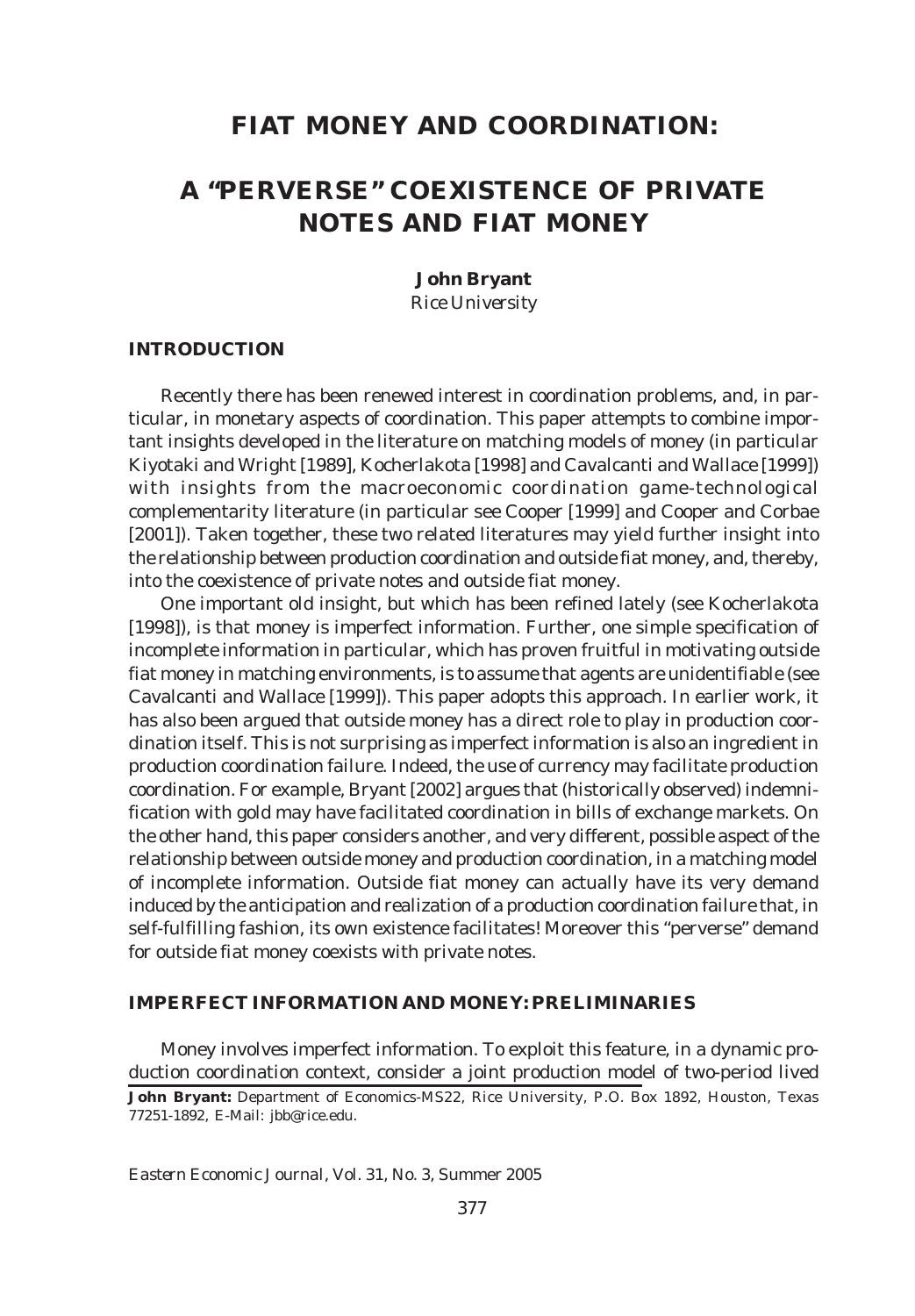overlapping generations of otherwise *ex ante* identical individuals (agents). There are 2*N* such individuals (*N* a large number) in each generation. The imperfect information-monetary aspects emerge in a simple matching structure. At the beginning of their first period of life these individuals are endowed with L units of a single good, sometimes hereafter referred to as input. They are paired with another individual of the same generation. Only one of a pair (but either) can be chosen, by the pair, to be fabricator. The fabricator can transform good endowment in this period into good in their second period of life, yielding the amount  $x2min[I_{1}, I_{2}]$ ,  $x>1$ , where  $I_{1}$  is input (first period of life good) from the fabricator's initial good endowment, and  $I<sub>2</sub>$  is input from the worker's initial good endowment. (This is the archetypal production complementarity presented in, for example, Cooper [1999, viii-xiii, 2-5, 41-46, 60, 148-149] and variously referred to as the "min-rule" the "Stag Hunt," and "Bryant's game.") It is the only way to transform good this period into good next period. In the second period of life individuals are re-paired, the simple matching structure, but a fabricator with a worker. All consumption occurs in the second period of life. Produced good cannot be used as input, but only for consumption (these overlapping generations would not do so anyway). However, good endowment of the next generation can be consumed by this generation as well, as a perfect substitute for produced good. Thus the model does exploit the standard overlapping generations (OLG) consumption-loans structure. Individuals have an identical utility function *U*, which is smooth, increasing, strictly concave and with strictly convex upper contours (implying  $U(0) = \infty$ ).

Money is imperfect information. However, in some circumstances of imperfect information, private notes suffice. To illustrate this possibility, limited imperfect information is introduced to the matching structure. In particular, suppose that the workers are unidentifiable in their second period of life. However, the fabricators are identifiable in their second period of life. Hence the fabricators can issue notes in their first period of life, for redemption in the second. This note issuance can be manifested in two ways. If they can communicate with each other in their first period, fabricators can, as implied by symmetry, agree to accept each other's notes, at par, in their second period of life. Alternatively, in their second period of life, mobile workers can simply seek out their identifiable partner from the first period, and present her with her own notes for collection (assuming that the notes, if not the workers themselves, are identifiable). Thus fabricators issue notes, in their first period of life, redeemable for *xL* goods, to be available in the next period, to the workers, in return for *L* units of input in their first period. The output of a fabricator in the second period is 2*xL* units of goods, and fabricators and workers each consume *xL* units of goods in their second period. The fabricators and workers are treated symmetrically. Optimality is obtained, and there is no role for outside fiat money. This is just the standard result in overlapping generations models with productive "storage" (as discussed, for example, by Wallace [1980]). In short, the joint production-backed private notes dominate outside fiat money.

# **IMPERFECT INFORMATION, COORDINATION AND OUTSIDE FIAT MONEY**

The above structure of imperfect information, and of private notes dominating fiat money, does not involve production coordination problems. However, imperfect information can also generate production coordination problems, and a resultant demand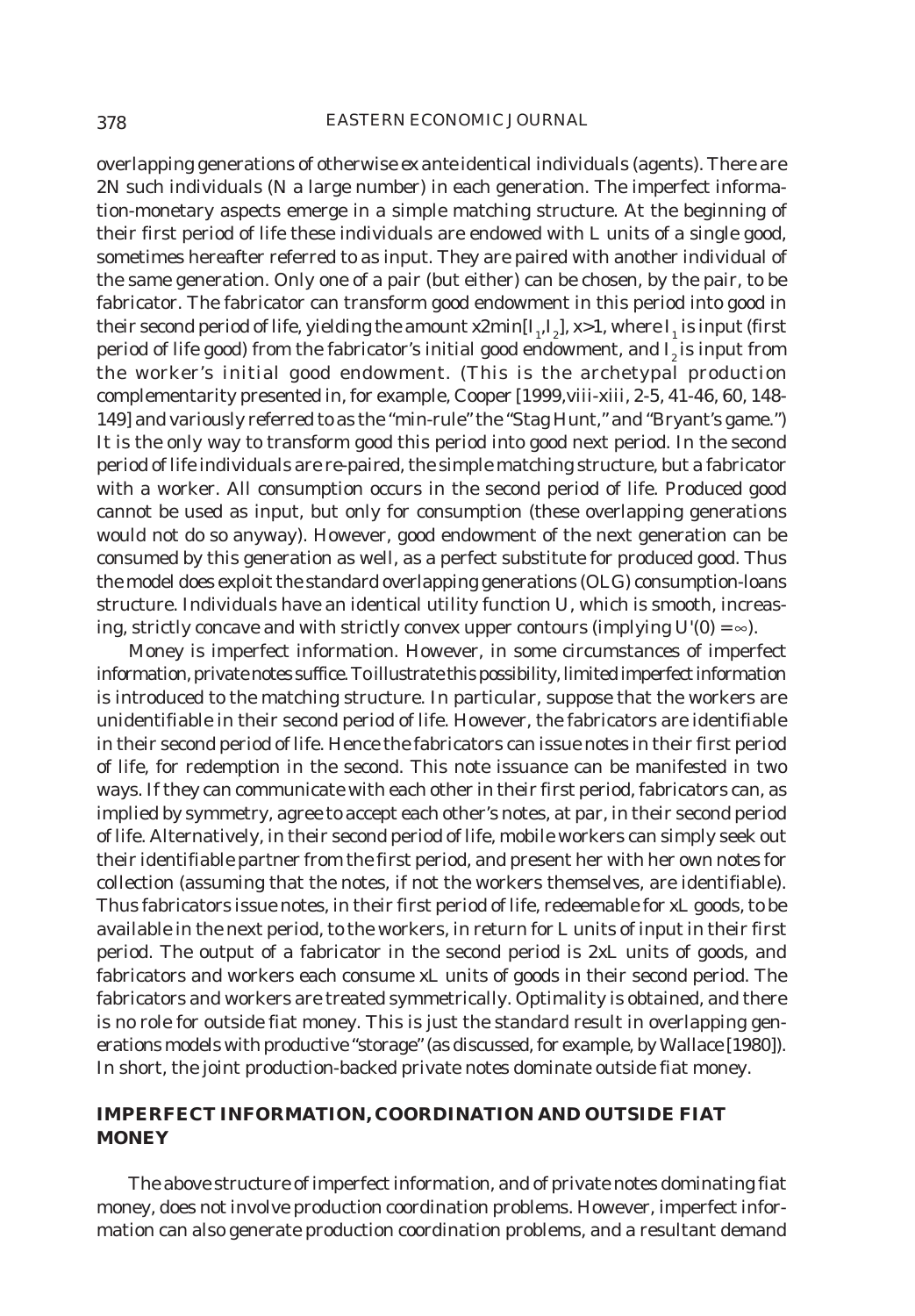for outside fiat money. That is, if the possibility of production coordination failure is introduced into the environment, then, given the appropriate structure of imperfect information, there is a potential coordination failure-induced demand for outside fiat money, a demand which the private, productive asset-backed notes do not eliminate.

Imperfect information can generate production coordination problems, in the right environment. As described in the model above, individuals meet, choose which is to become fabricator and which worker, and agree to have the worker contribute a certain amount of input to the joint production technology, in return for money (the scale of production is determined at this time). Now suppose that after they do so choose, the paired fabricators and workers must separately, and in isolation, costlessly render their input fit for fabrication by the one chosen to become fabricator. Moreover, and critically for the production coordination problem, suppose that when the input is rendered fit for fabrication, it is also rendered unfit for consumption by the old of the previous generation. However, at this point of isolation, individuals can also just "cut and run." That is, they can take all of their endowment of input to the money market and trade it for outside fiat money with the old, become unidentifiable, and, in the second period of life, trade that outside fiat money for endowment of the next generation, and consume it.

Suppose that one of a pair of individuals, fabricator or worker, were to "cut and run," and sell her input for fiat money, instead of rendering it fit for fabrication. Suppose that the other in the pair does render her input fit for fabrication. The latter now is saddled with input that cannot be used for production, and cannot be sold for money either. Better, then, to have also "cut and run." Of course, it is better yet, for both, if both render their input fit for fabrication as x>1: hence the production coordination problem.

This production coordination problem induces the possibility of a demand for outside fiat money, one not satisfied by the private notes, which continue to circulate as well. Indeed, even if in a given generation there is no coordination failure, this generation can still have a demand for outside fiat money, against the possibility that the next generation has coordination failure, and demands outside fiat money.

Stationary sunspot equilibria provide a convenient, and graphic, way to formalize this phenomenon. Indeed, a very simple form of sunspot equilibrium suffices for this purpose. Suppose in each period there is a random variable, the sunspot, taking on either the value "1," "pessimistic," or "2," "optimistic." These random variables are i.i.d. with probability *P* of taking on the value "1" and *1-P* of taking on the value "2." The outcome of the sunspot is seen by everyone at the point when they are, in isolation, deciding whether or not to render their input fit for fabrication. If they see the value "1" they assume that the other in their pair will not render input fit for fabrication, and if they see "2" they anticipate that the other will. Hence "1" implies zero joint production, and everyone "cutting and running," and demanding real balances of outside fiat money equal to their endowment *L*. "2" implies that the previously determined scale of joint production is produced. In stationary equilibrium there are now four possible values for the gross real rate of return on money,  $\pi_{i,j}$ , with *i* being the value of the random variable in "this" period and *j* being the value of the random variable "next" period, with  $i,j=1,2$ . Further,  $\pi_{11}=\pi_{22}=1$  in stationary equilibrium, with a constant nominal money stock. In equilibrium  $\pi_{21} = L/M$ , where the real demand for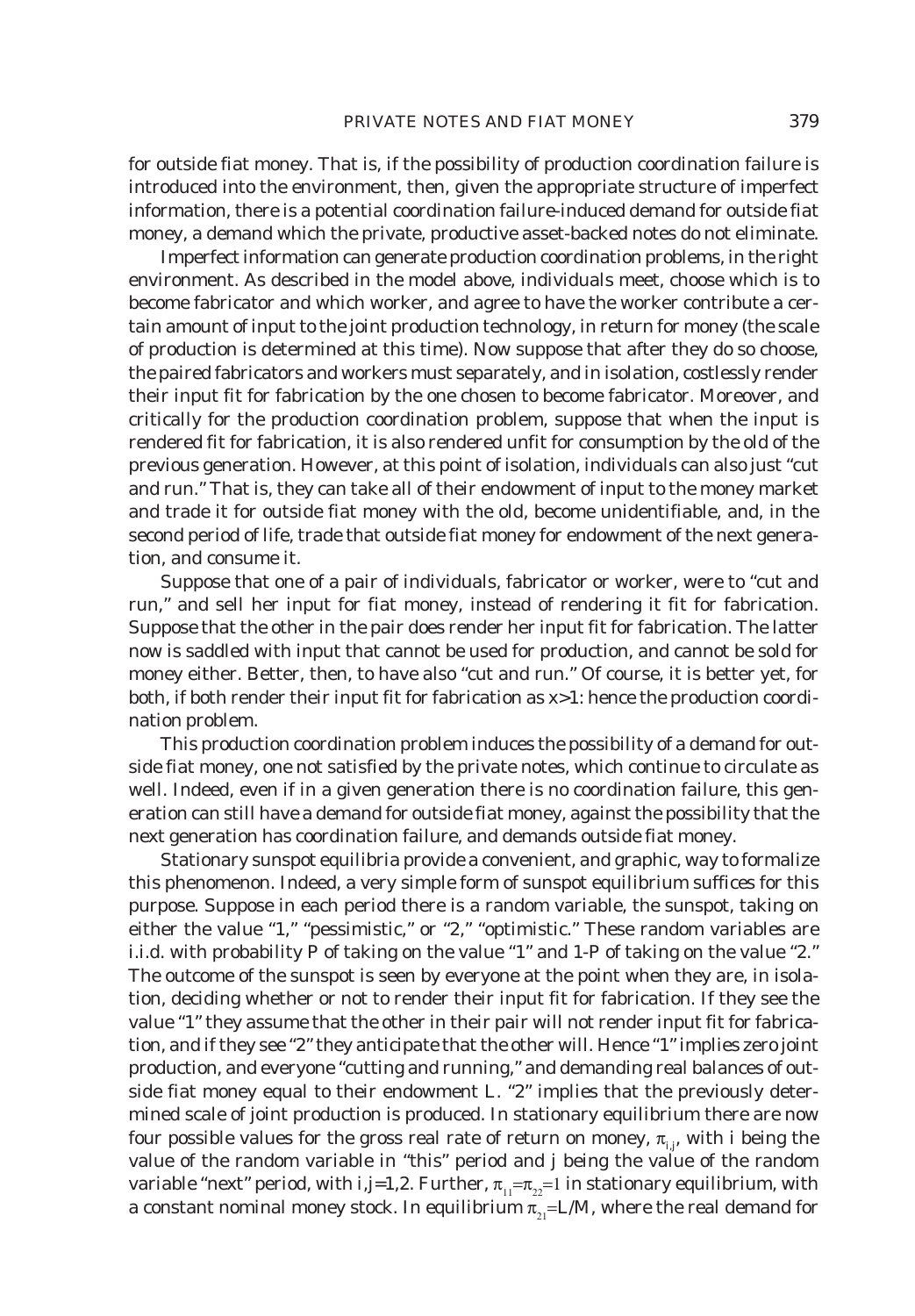#### 380 EASTERN ECONOMIC JOURNAL

fiat money by this "optimistic" generation is designated *M*, and where the real demand by the "pessimistic" next generation, who "cut and run," is *L*, their endowment. Hence one must indeed allow for the possibility that in the "non-shocked" state "2" money is held against the eventuality that the next generation is "shocked," and the consequent possibility that money is not dominated in rate of return.  $\pi_{22}$  approaches infinity as *M* approaches zero. The proposition is that with "2" observed there is a demand for outside fiat money.

With the sunspot present, there is a demand for outside fiat money. In particular, the crucial point, as emphasized above, is that individuals agree that if "2" is observed they hold outside fiat money and produce at the level that maximizes expected utility, conditional on the observation of "2," given that the fabricator issues notes dividing the production equally with the worker. As the fabricator and worker are in a symmetric situation, they hold equal amounts of real balances of outside fiat money, *M*. Their maximization problem is:

(1) 
$$
\max_{0 \le M \le L} [PU(x(L-M) + \pi_{21}M) + (1 - P)U(x(L-M) + \pi_{22}M)]
$$

We are now ready for the central proposition of the paper.

Proposition: If 1>*P*>0, there is a stationary valued outside fiat money sunspot equilibrium; and hence, if, in a given generation, there is no coordination failure, that generation has a demand for outside fiat money, against the possibility that the next generation has coordination failure, and demands outside fiat money.

Proof: Ignoring the constraint on *M*, the f.o.n.c. implied by equation (1) is

(2) 
$$
(\pi_{21} - x)(PU'(x(L-M) + \pi_{21}M) + (1-x)(1-P)U'(x(L-M) + M) = 0.
$$

In equilibrium  $\pi_{21} = L/M$ . Substituting this into the f.o.n.c., equation (2) yields

(3) 
$$
(L/M-x)PU'(x(L-M)+L)+(1-x)(1-P)U'(x(L-M)+M)=0.
$$

As  $M \downarrow 0$  the L.H.S. of (3)  $\uparrow \infty$ . As  $M \uparrow L$  the L.H.S. of (3)  $\rightarrow (1-x)PU(L) +$ 

 $(1 - x)(1 - P)U(L) = (1 - x)U(L)$  < 0 for *x* > 1. By the continuity of *U*, ∃  $\tilde{M}$  ∈ (0, *L*) satisfying (3). Therefore  $\pi_{11} = \pi_{22} = 1$ ,  $\pi_{21} = 1/\pi_{12} = L/M$  is a stationary valued money sunspot equilibrium. Q.E.D.

Hence outside fiat money both admits the possibility of a production coordination problem and a resulting, self-fulfilling, production coordination failure-induced demand for fiat money! In such an equilibrium outside fiat money and private notes